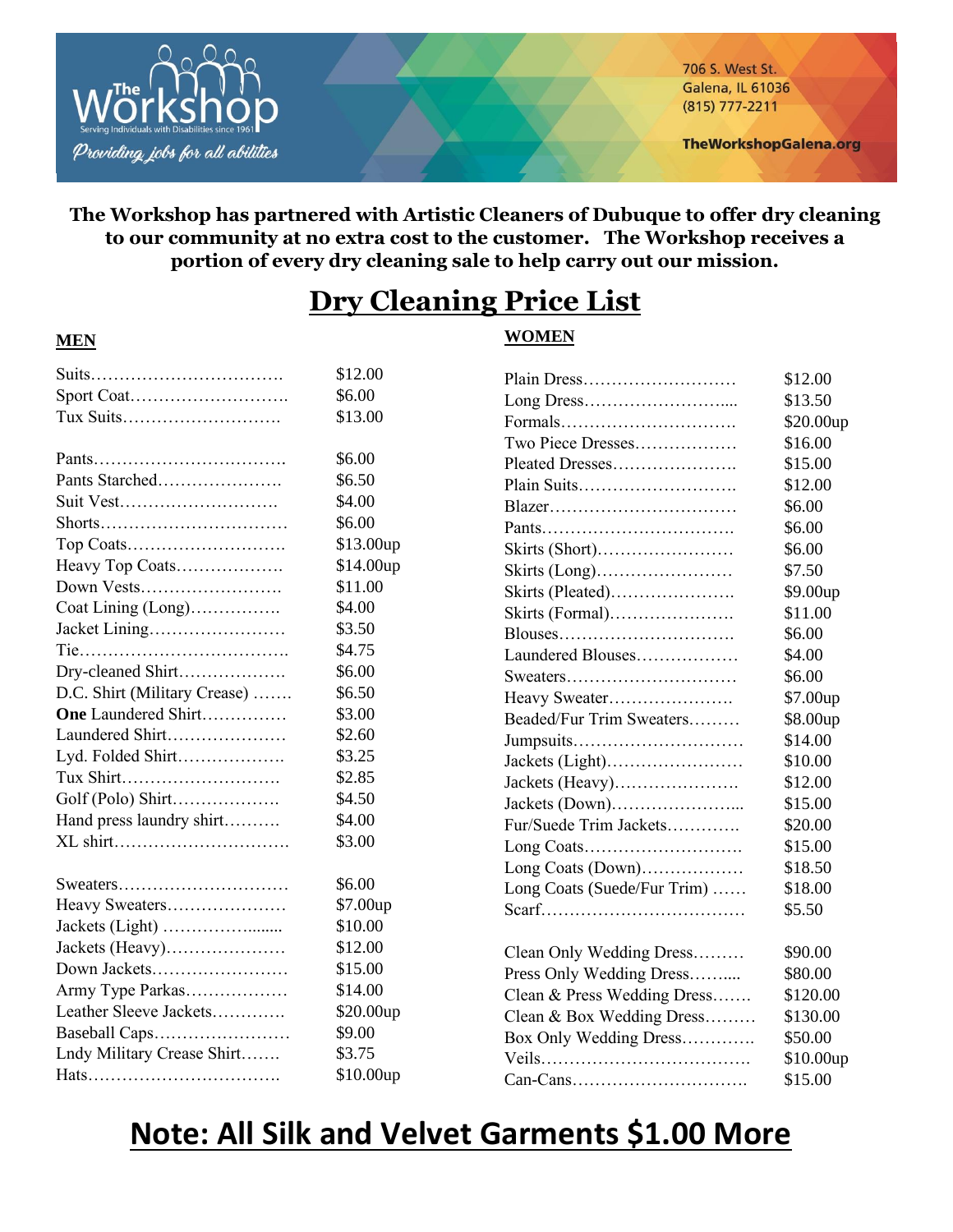

706 S. West St. **Galena, IL 61036** (815) 777-2211

## **The Workshop has partnered with Artistic Cleaners of Dubuque to offer dry cleaning to our community at no extra cost to the customer. The Workshop receives a portion of every dry cleaning sale to help carry out our mission.**

# **Dry Cleaning Price List Continued**

### **MISCELLANEOUS**

| Mattress Pad                   | \$18.00up |
|--------------------------------|-----------|
| Bedspreads/Comforters          | \$30.00   |
| Down Comforters                | \$35.00   |
| Duvet Covers                   | \$16.00up |
| Bed Skirts                     | \$16.00up |
| Electric Blanket               | \$18.00up |
|                                | \$12.00up |
| Pillow Shams                   | \$6.00    |
| Sleeping Bags                  | \$25.00   |
| Throw Pillows                  | \$11.00   |
|                                | \$13.00   |
| Cushions (we take off)         | \$15.00   |
|                                | \$11.00   |
| Waterproof                     | \$4.00    |
| Waterproof Snowmobile Suits    | \$8.00    |
| Snowmobile Suits               | \$18.00   |
| Flags (American)               | N/C       |
| Flags (Non-American)           | \$10.00   |
| Man Made Fur Coats             | \$20.00   |
| Fur Coats                      | \$30.00   |
| Tablecloths (Average Size)     | \$12.00up |
| Table Skirt                    | \$12.00   |
|                                | \$0.90    |
| Table runners                  | \$8.00up  |
| Sheets (each)                  | \$2.50up  |
| Lab Coats                      | \$2.75    |
| One Lab Coat                   | \$4.00    |
| P.J.'s (wash and press)        | \$6.00    |
| <b>BED PILLOWS</b>             |           |
| Regular Size                   | \$17.00   |
|                                | \$18.00   |
| King Size                      | \$19.00   |
| Feathers $\frac{1}{4}$ lb. Bag | \$8.00    |
| <b>PLASTIC</b>                 |           |
| Suit Bags                      | \$0.20    |

Dress Bags……………………… \$0.25 Formal Bags……………………. \$0.30

### **PRESS ONLY**

| Suits Mans or Ladies | \$9.00               |
|----------------------|----------------------|
| Pants                | \$4.50               |
| Pants Starched       | .\$6.25              |
| Army Fatigue (Set)   | \$10.00              |
| Sports Coats         | \$4.50               |
| Ladies Jackets       | \$4.50               |
| Dress Plain          | \$9.00               |
| Formal Dress         | \$14.00up            |
|                      | \$9.00 <sub>up</sub> |
| Shirts Hand Press    | \$3.50               |
| Shirts Laundered     | \$2.50               |
|                      | \$3.50               |
|                      | \$4.50               |
|                      | \$4.50               |
| Graduation Gown      | \$10.00              |

### **WASH AND FOLD**

|                         | \$1.00     |
|-------------------------|------------|
|                         | \$1.10     |
|                         | \$0.90     |
|                         | \$0.80     |
| Shorts                  | \$2.00     |
|                         | \$1.05     |
| $P.J.'s$ (Top & Bottom) | \$5.00     |
| Sweatpants              | \$3.00     |
|                         | \$1.50/lb. |
| Same Day/Hotels         | \$2.50/lb. |
| LAUNDRY MINIMUM         | \$10.00    |

### **HANGERS**

|       | \$0.35 |
|-------|--------|
|       | \$0.35 |
| Shirt | \$0.35 |
|       | \$0.45 |
|       | \$0.75 |

## **Note: All Silk and Velvet Garments \$1.00 More**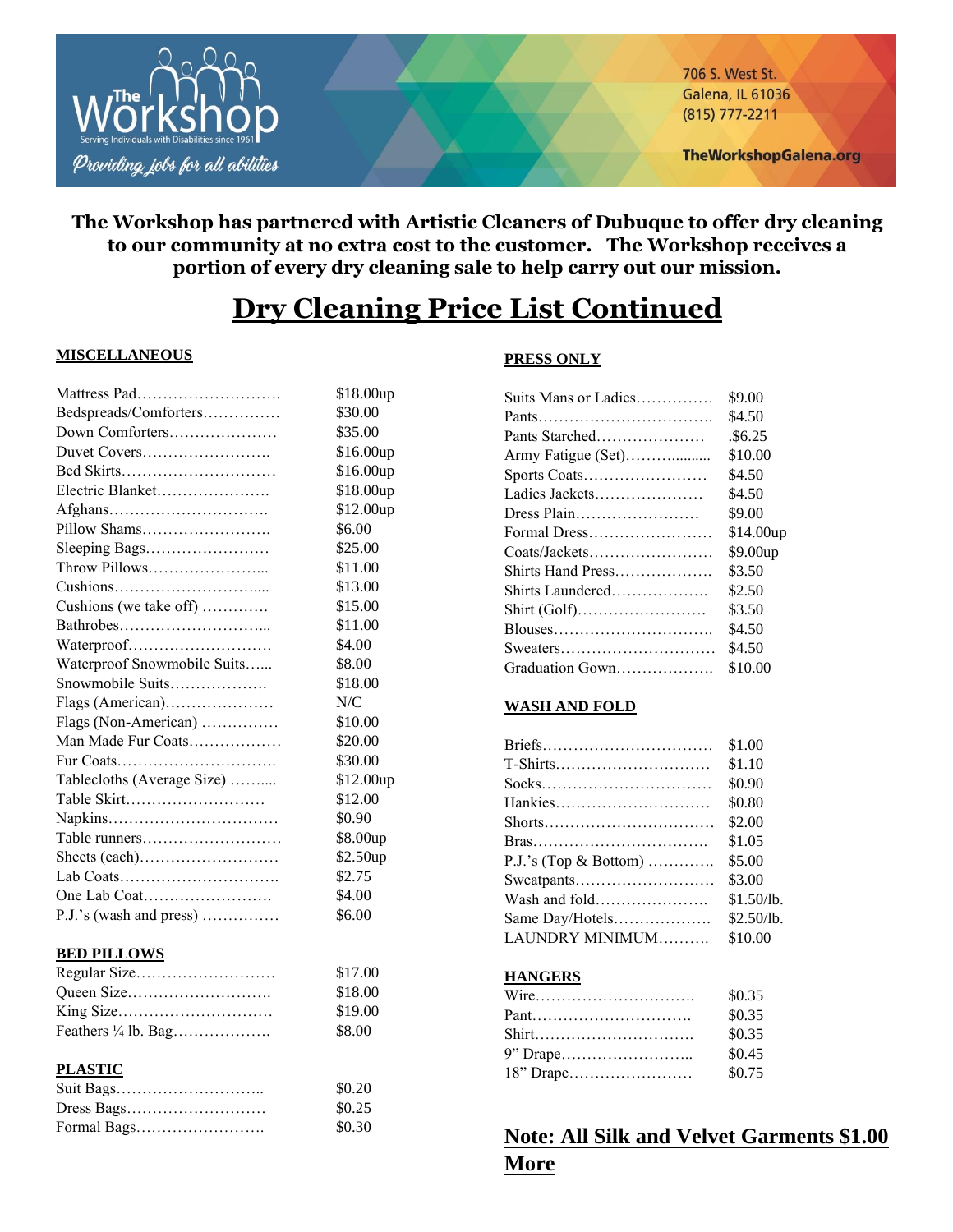

706 S. West St. **Galena, IL 61036** (815) 777-2211

**TheWorkshopGalena.org** 

**The Workshop has partnered with Artistic Cleaners of Dubuque to offer dry cleaning to our community at no extra cost to the customer. The Workshop receives a portion of every dry cleaning sale to help carry out our mission.**

# **Estimated Repair Prices**

Hem Pants: \$18.00 Lined \$20.00 & up Take in or let out waist: \$18.00 Pant Zipper: \$18.00 Skirt Zipper: \$18.00 Invisible Zippers: \$20.00 (Pants) \$22.00 & up (Dresses) Dress Zipper: \$20.00 & up Jacket Zipper: \$30.00 & up Double Pull: \$33.00 & up Leather Jacket Zipper: \$40.00 & up Heavy Duty Zipper (Carhartt): \$40.00 & up Hem Sleeves (Suit Coat/Jacket): \$25.00 & up Hem Skirt/Dress: \$22.00 & up Hem Coat: \$25.00 & up Taper Legs: \$18.00 Sew Seams/Holes: \$8.00 & up (\$8.00 minimum)

# **Prices are Subject to Change**